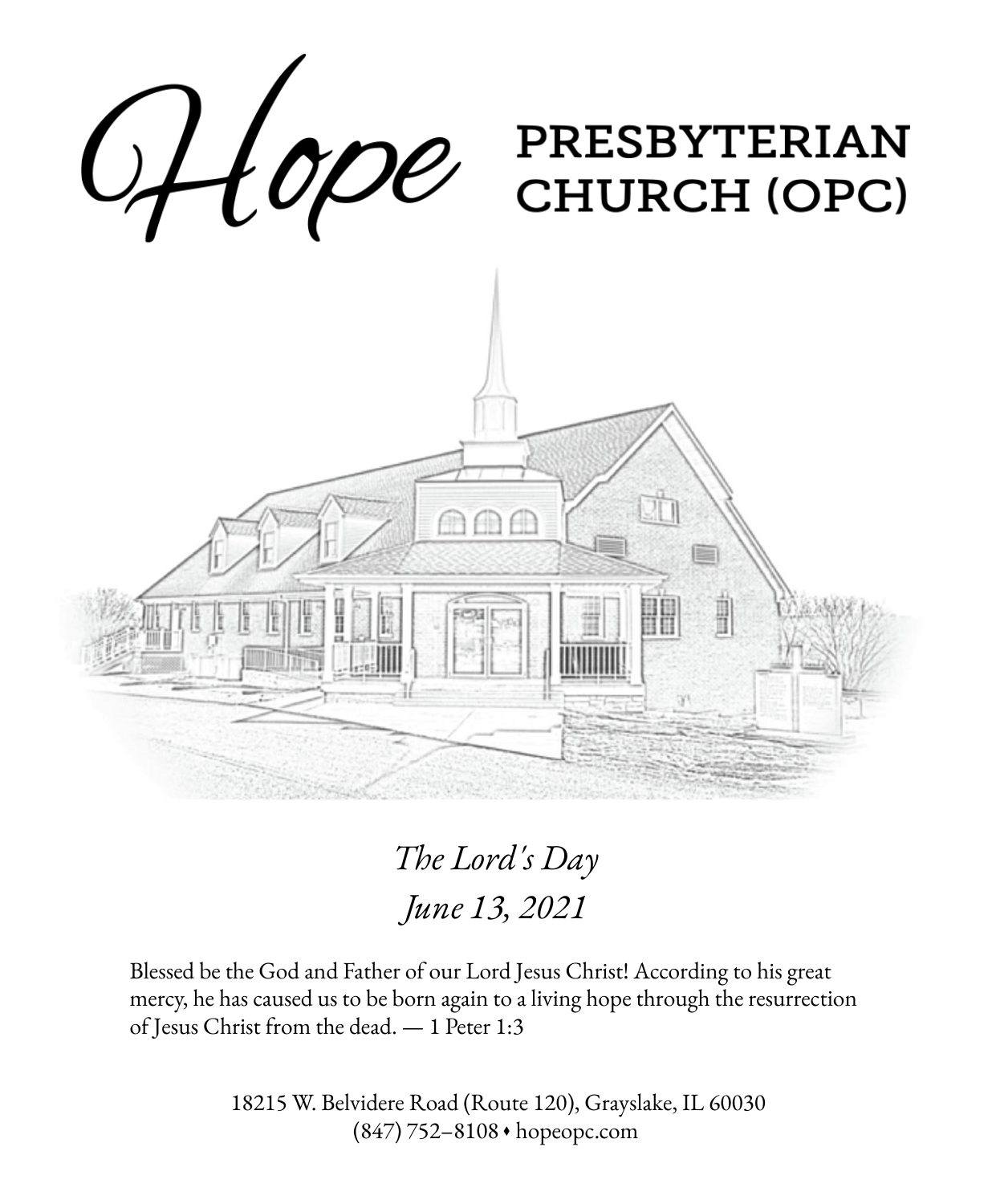## *Morning Worship Service – 9:30am*

Psalm 84:10-12 I would rather be a doorkeeper in the house of my God than dwell in the tents of wickedness. For the LORD God is a sun and shield; the LORD bestows favor and honor. No good thing does he withhold from those who walk uprightly. O LORD of hosts, blessed is the one who trusts in you! *Quiet Meditation in Preparation for Worship*

#### **God Greets and Calls Us To Worship**

| Apostolic Salutation     |                                                                                                                                                                      | Colossians 1:2         |  |
|--------------------------|----------------------------------------------------------------------------------------------------------------------------------------------------------------------|------------------------|--|
| Call to Worship          |                                                                                                                                                                      | Psalm 147:1-3          |  |
| We Respond to God's Call |                                                                                                                                                                      |                        |  |
| *Hymn of Praise          | Amid The Thronging Worshipers                                                                                                                                        | TPH 22C                |  |
| *Invocation              |                                                                                                                                                                      |                        |  |
| *Doxology                |                                                                                                                                                                      |                        |  |
|                          | Praise God from whom all blessings flow;<br>praise him, all creatures here below;<br>praise him above, ye heav'nly host:<br>Praise Father, Son, and Holy Ghost. Amen |                        |  |
| Confession of Faith      | The Ten Commandments and Two Great Commandments                                                                                                                      | <b>Bulletin Insert</b> |  |
| We Confess Our Sins      |                                                                                                                                                                      |                        |  |
| Call to Confession       |                                                                                                                                                                      | 1 John 2:1-2           |  |
| Prayer of Confession     |                                                                                                                                                                      |                        |  |
| *Assurance of Pardon     |                                                                                                                                                                      | Colossians 1:13-14     |  |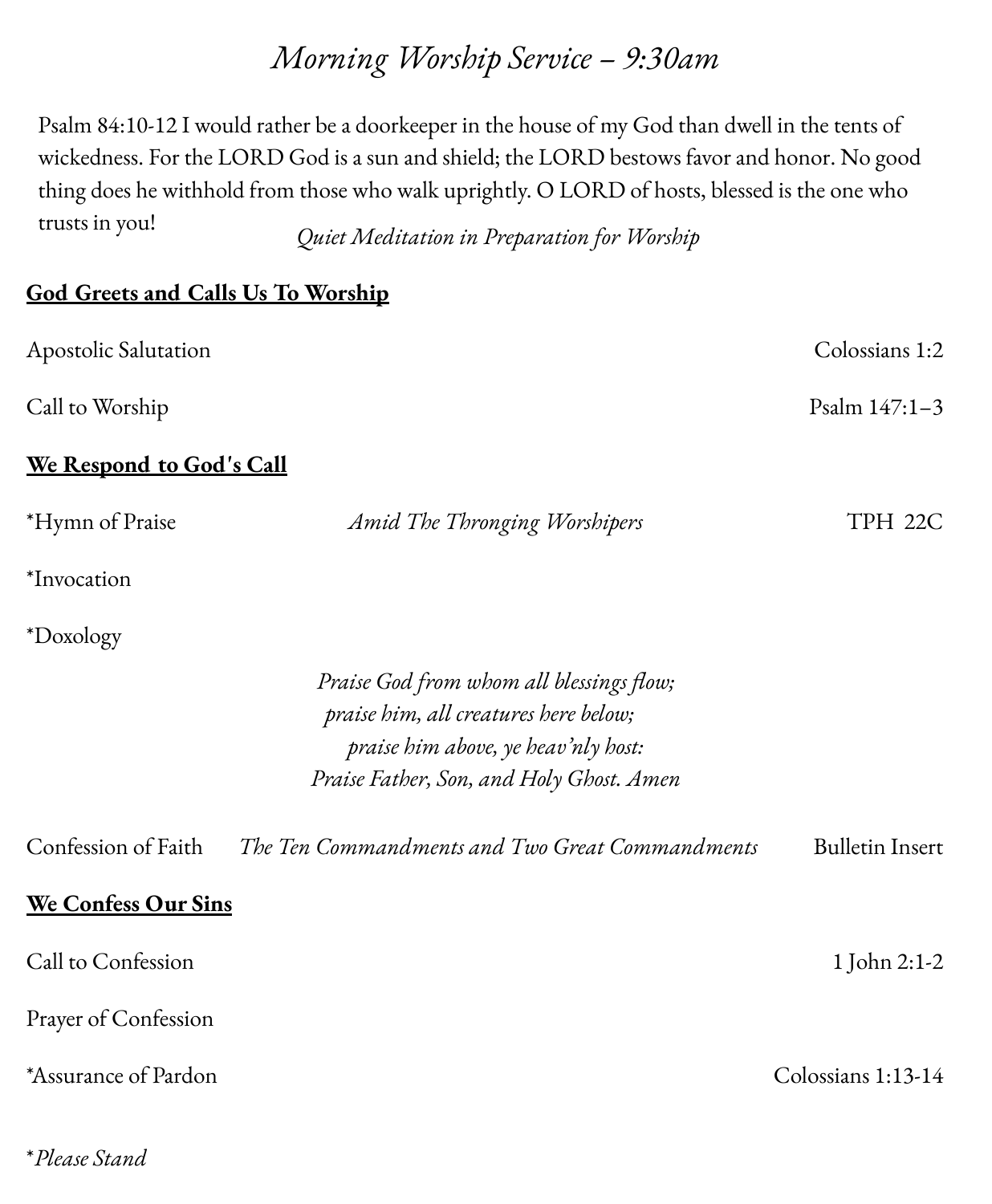# *Morning Worship Service – 9:30am*

### **God Speaks to Us from His Word**

| *Hymn of Preparation                    | A Mighty Fortress Is Our God                                                                                                                                                                                                                                                                                                                                 | TPH 244      |  |
|-----------------------------------------|--------------------------------------------------------------------------------------------------------------------------------------------------------------------------------------------------------------------------------------------------------------------------------------------------------------------------------------------------------------|--------------|--|
| Scripture Reading                       | Provided Bible, p. 925                                                                                                                                                                                                                                                                                                                                       | Acts 16:6-10 |  |
| Sermon                                  | Behind the Scenes of Church Government                                                                                                                                                                                                                                                                                                                       | Acts 16:6-10 |  |
| *Hymn of Thanks                         | The Earth And Its Riches Abundantly Stored                                                                                                                                                                                                                                                                                                                   | TPH 24B      |  |
| Congregational Prayer and Lord's Prayer |                                                                                                                                                                                                                                                                                                                                                              |              |  |
|                                         | Our Father, which art in heaven, hallowed be thy name;<br>thy kingdom come; thy will be done, in earth as it is in heaven.<br>Give us this day our daily bread. And forgive us our debts, as we forgive our debtors.<br>And lead us not into temptation; but deliver us from evil.<br>For thine is the kingdom, and the power, and the glory for ever. Amen. |              |  |

## **Offering**

| <i>*Closing Hymn</i> | None Other Lamb, None Other Name | TPH 264 |
|----------------------|----------------------------------|---------|
|----------------------|----------------------------------|---------|

### **God Blesses Us**

\*Benediction 1 Thessalonians 5:23-24, 28